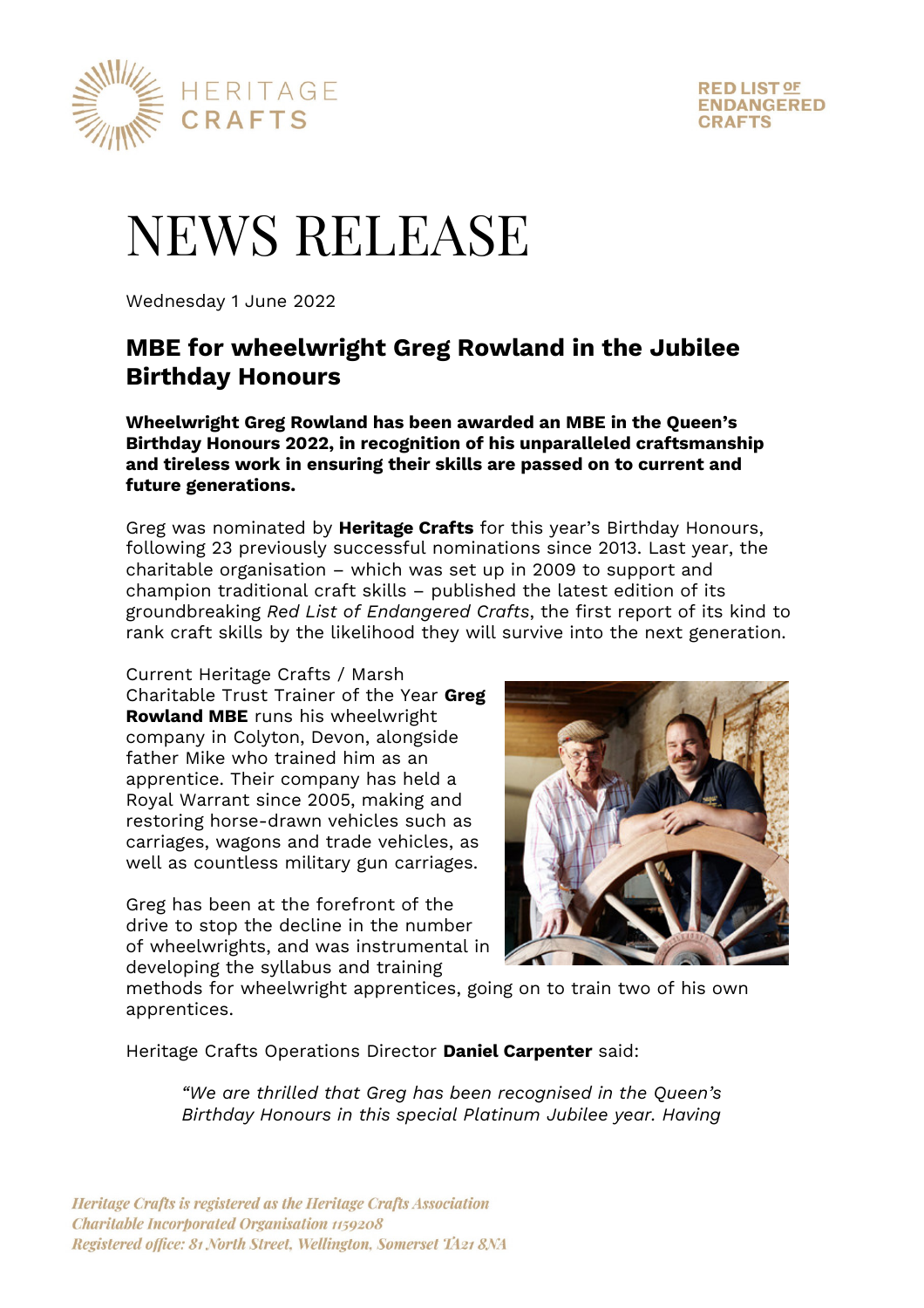*traditional craftspeople up there with other great luminaries of public life in this way is vitally important, as unlike countries such as Japan and Korea we have no Living National Treasures scheme to celebrate master craftspeople, and the UK is one of only 12 of the 193 UNESCO member states yet to ratify the 2003 Convention on the Safeguarding of Intangible Heritage."* 

Heritage Crafts encourages anyone who supports the continuation of traditional craft skills, whether or not they are makers themselves, to become Heritage Crafts members via its website www.heritagecrafts.org.uk.

The charity has set up an Endangered Crafts Fund to provide small grants to projects that increase the likelihood of endangered craft skills surviving into the next generation, and is currently seeking donations to save more of Britain's most endangered crafts from oblivion – visit www.heritagecrafts.org.uk/ecf to find out more and to donate.

ENDS

# **Contacts:**

 For press information and photographs, contact **Daniel Carpenter**, Operations Director – daniel@heritagecrafts.org.uk.

#### **Photo caption:**

Greg Rowland MBE, by Rankin. All rights reserved.

# **About Heritage Crafts**

Founded in 2009, the Heritage Crafts is a Charitable Incorporated Organisation (CIO) registered as the 'Heritage Crafts Association', the advocacy body for traditional heritage crafts. Working in partnership with government and key agencies, it provides a focus for craftspeople, groups, societies and guilds, as well as individuals who care about the loss of traditional crafts skills, and works towards a healthy and sustainable framework for the future. Its aim is to support and promote heritage crafts as a fundamental part of our living heritage.

www.heritagecrafts.org.uk

#### **About national honours for craftspeople**